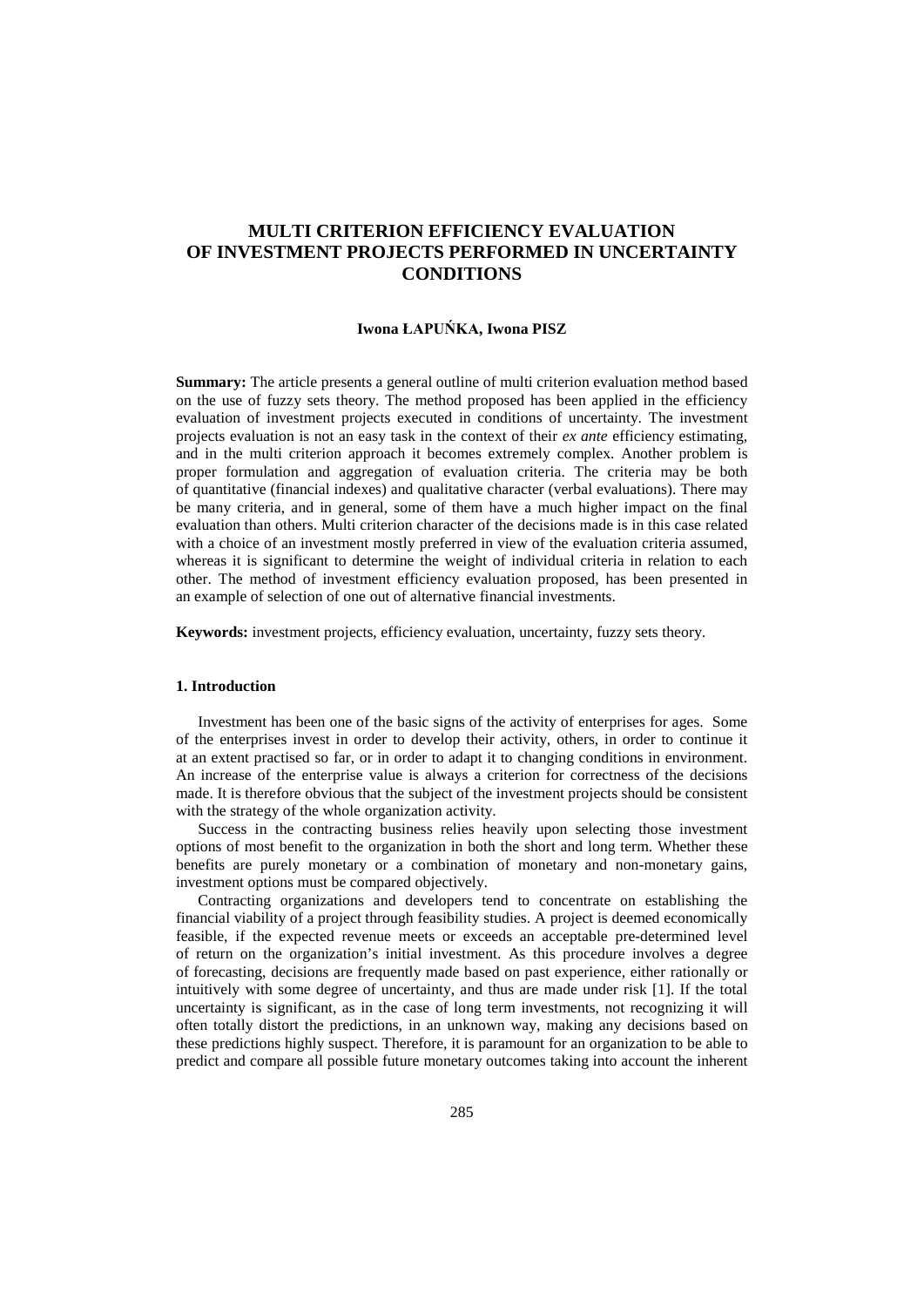uncertainty associated with selected investment parameters including construction, operation and maintenance costs, interest rate, inflation, depreciation, tax rate, and operation life.

As a consequence, the basic question should be answered: is the execution of an investment project at the planned structure of its financing profitable? It seems then extremely necessary to evaluate the efficiency of the investment project.

The problem of efficiency of investment projects is a subject of analysis not only in numerous papers on management accounting, but also in papers on the theory of decision processes support. Hardly ever a full conformity of views is reached. The differences refer not only to the method of understanding, and as a consequence defining of the basic terms, but also to the method of preparation of procedures for the efficiency evaluation of investments projects [2, 3, 4].

#### **2. Planning of investment efficiency**

Planning of an investment project is understood as a selective method of data obtaining and processing, which facilitates making a correct decision regarding its execution or a withdrawal from it. The basic results of preparation and implementation of a project schedule should include: reduction of uncertainty, estimating of a probability of risks and chances (opportunities) appearance, and as a result reduction of a risk to make incorrect investment decisions.

A key feature of investment project planning involves not only determining of investment project efficiency evaluation methods , but mainly a comprehensive approach to the enterprise strategic situation. Such understanding of planning allows selection, out of many opportunities, of the ones which are mostly profitable, from the point of view of the organization.

Inspection functions in planning are not reduced to an inspection by external organizations; use of a feedback information is applied in an inspection of relation between the execution of individual stages of planned activities and their assumptions. The inspection involves correctness of plans, and works as a system of feedbacks between the objectives and their execution.

Efficiency, in accordance with commonly approved definition [5], is a result of activities made, described by a relation of effects obtained with outlays incurred. It refers to the best production, distribution, sale, promotion results. Efficiency of investment projects must be analysed within a long time span, resulting from the long period of fixed assets depreciation or from average depreciation rate of capital expenditures or from the time of repayment of a loan taken by the investor.

Efficiency may be identified in an *ex post* or an *ex ante* approach. If calculating of *ex ante* efficiency, the expected effects are estimated, at an engagement of specific resources and time. *Ex post* efficiency refers to determining of specific measures results. While it is relatively easy to determine the *ex post* efficiency, anticipating its *ex ante* value in the future is difficult and it additionally does not guarantee the investment success, which is related with a necessity of risk evaluation.

### **3. Project selection problem**

Project selection is treated as a strategic decision problem undertaken by decision maker in an enterprise. The project selection is one of the first steps of managing projects [6].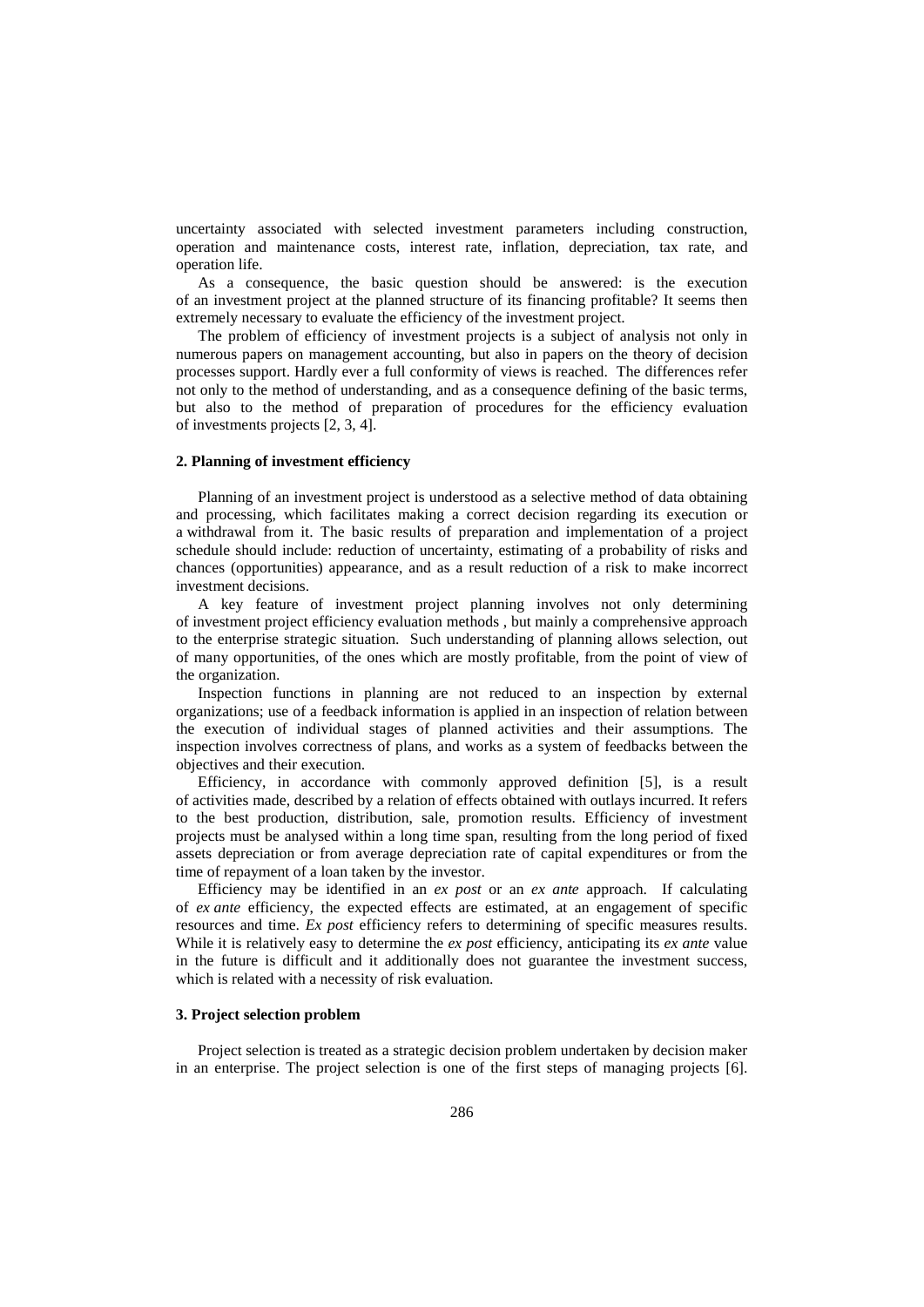The process of decision making in most cases consists in generating possible alternatives (alternative projects), evaluating these possibilities, and selecting the best variant (optimal project). The decision maker is responsible for making the final decision. In order to obtain the best decision the decision maker expresses preferences and defines selection criteria. He or she evaluates the solutions and approves final results [7]. This kind of problem is characterized by multiple, conflicting and incommensurate criteria [8]. The aim of decision maker is choose the best variant of project of the set of alternative project. Project selection is very complex decision making process. The project selection play significant role in the project management. It has great impact on the enterprise and its efficiency, competitiveness. The wrong decisions in project selection have their consequences. The cause of wrong decision is lost the benefits of the enterprises it could have gained if resources engaged in the project realization had been spent on more suitable project [9]. The enterprises should select and implement right project efficiently [10].

Project selection problem has been discussed by many researches. There is a large literature dedicated to the project selection. The main reason of the big interest of project selection is cause the project selection is a challenging issue especially for R&D and product development departments. The project selection can be applied in other similar areas, for example in logistics. This kind of problem includes several approaches with various aspects of the project selection. There are a lot of solutions methods. Project selection problem is supported by various computers program – based on decisions tools and methods.

Traditional project selection approaches focused on quantitative tools, such as discounted cash flow, net present value, return on investment and payback period [11].

Several authors have pointed out that the classical financial techniques (cannot be used to consider those benefits or costs that cannot be evaluated in monetary terms). These kind of project selection approaches ignore multiple factors (criteria) impacting the project selection. The traditional project selection approaches do not provide a useful transformative formula to combine all relevant factors (criteria) into a single decision making model [12]. For this reasons various "non-conventional" techniques have been proposed to solve the problem [13]. In practice it means that multiple-criteria scoring and ranking methods are used [14, 15]. The project selection research can be divided into two perspectives: solutions methods and fields of application [9]. Danila [14] presented R&D projects evaluation and selection methodologies and associated techniques. Meredith and Mantle [16] discussed various qualitative and quantitative methods for project selection.

#### **4. Decisions in an investment process**

An investment launching is a complex process, especially as far as investments are concerned which involve a lot of financial and time resources. An investor, before the decision is made on a starting up of such an investment, has to become familiar with various experts opinions and analyses, including a range of significant technical and economic assumptions related with the investment planned. The major ones include:

- − investment objectives,
- planned expenditures necessary for the execution of the investment,
- extent and structure of the investment,
- − criteria and methods used in investment efficiency evaluation,
- programme of works over the project,
- time of its implementing, execution.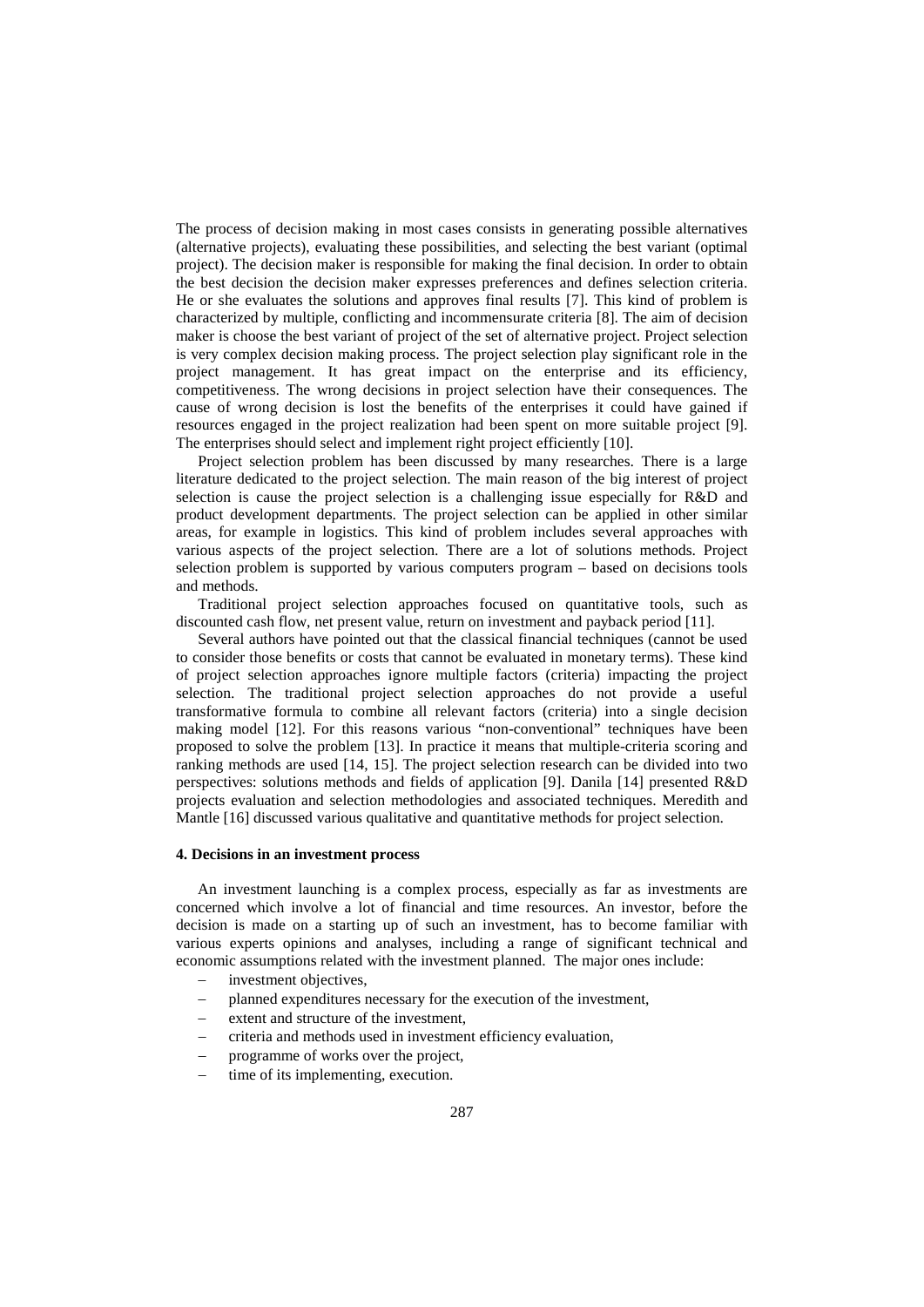Taking into consideration the assumptions above, the investor has to select rejection of a project and its acceptance. The problem is usually of a different rank, and it involves selection of the most efficient project, with the highest chances of success obtaining, or the best one, because of a different criterion assumption, out of several of projects presented. It is all brought down to decision making.

Investing, either in bonds or any financial instruments or development and innovative projects causes that the investor makes decisions in conditions of a particular risk. They refer to future – which cannot be anticipated in 100%. Efficiency of investment projects may reach in the future various values, with various probability assigned to them, which may depend on various factors. Some of the factors cannot be determined in any way, it is therefore not possible to include them in numerical analysis. In spite of many scales of measurement, available at the level of modern statistics, it is difficult for example to measure and include in analysis the political situation or, to a lesser extent – the economic situation in the world.

The basic question which therefore arises is  $-$  how to make a forecast, on the basis of various profit rates, so as to approach, at the highest level the status which may occur in the future. Determining of a return rate from investment, becomes the basis for investment decision making.

Decisions in an investment process are based on the following assumptions [17, 18]:

- investment decisions are made by independent businesses, guided exclusively by the economic criteria, investment decisions resulting from extra-economic reasons will therefore not be taken into consideration.
- investment decisions are made by businesses which already exist in economic environment and have specific resources; signs from the environment and the level of availability of resources determine and limit the scope of decisions made,
- investment decisions are taken on the basis of forecast data, which, by virtue of their nature, are charged with a certain error; the errors result both from erroneous assumptions regarding the situation in the future and the lack of proper concluding methods application - i.e. sensitivity analysis is a necessary element of evaluation.

#### **5. Dynamic methods in evaluation of investment projects efficiency**

A common feature of investment projects evaluation dynamic methods, otherwise referred to as discount methods, is that they take into consideration a variable value of money in time. Consequently, they require a proper selection of a discount rate *r* and generating of a forecasted cash flow during the investment time.

Proper application of discount methods requires becoming thoroughly familiar with their assumptions. The paper will further include a presentation of the properties of most frequently applied discount methods [19, 20] such as:

- net present value (NPV),
- − profitability index (PI),
- internal rate of return (IRR),
- discount payback period (DPP).

Net present value (NPV) has been defined as a sum of discounted net cash flow (NCF), separately for every year, within the calculation period, at constant level of percentage (discount) rate.

The value represents an updated value of profit, for the day of the evaluation, which may be reached by the investment under analysis.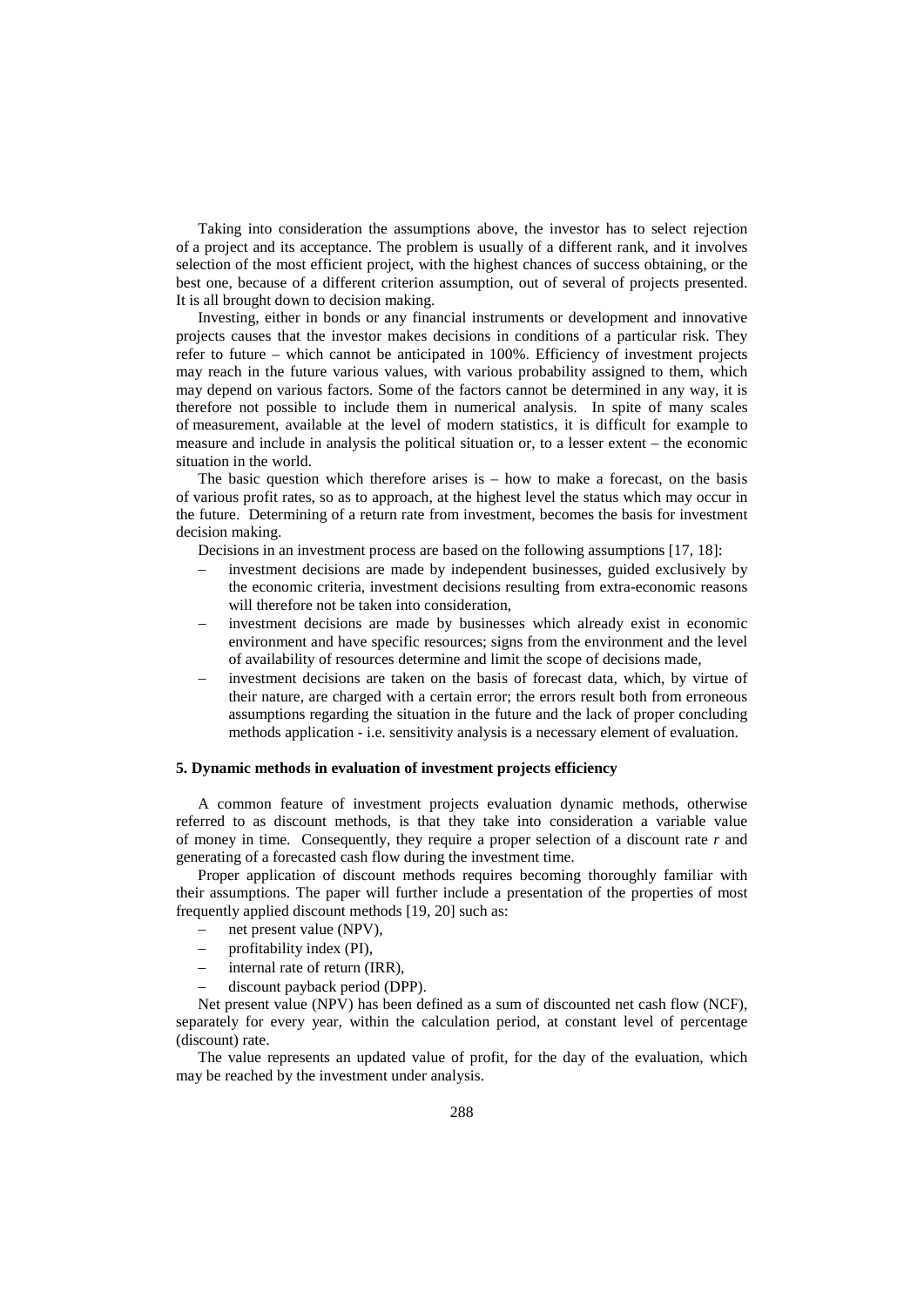Tab. 1. Decision rules in NPV method

| The project should be accepted when: |                | The project should be rejected when: |  |  |
|--------------------------------------|----------------|--------------------------------------|--|--|
| NPV>0<br>$NPV=0$                     |                | NPV < 0                              |  |  |
| Project percentage profit rate is:   |                |                                      |  |  |
| Higher than                          | Equal with     | Lower than the limit rate            |  |  |
| the limit rate                       | the limit rate |                                      |  |  |

If a choice is made between variants, the one for which NPV reaches the highest level should be selected.

Internal rate of return (IRR), is a percentage rate at which the current (updated) value of money expenditures streams is equal with the current value of the money revenue streams. It is therefore a percentage rate at which an updated net value of the investment subject to evaluation equals zero (NPV=0).

IRR directly reveals the return rate of the investments under research. Single investment is profitable if its inner return rate is higher than the limit rate (in extreme cases equal with), being the lowest possible profit rate to be accepted by the investor.

Profitability index (PI) also referred to as the yield index, is a quotient of the total discounted positive cash flow with the total discounted negative cash flow.

Investment project is assumed for execution at level PI>1. The basis for selection of the most profitable out of the investment projects taken for analysis is a maximizing of the PI value. The higher the value of the index, the more profitable project can be therefore expected. The index is used in practice in a situation when a potential investor has got limited financial resources. It is also obvious that the index may be counted only for investment projects with a positive NPV value, since a negative updated net value immediately eliminates an investment project.

Discount payback period (DPP) of the expenditures incurred due to investment execution, informs about time necessary in order that the accumulated cash flow generated by the investment reaches the zero value, i.e. the money revenue covers the investment outlays.

## **6. Multi criterion efficiency evaluation of investment based on the application of fuzzy sets theory**

To evaluate the project execution plans, a method was used, based on use of fuzzy sets theory [21]. The evaluation is of a multi criterion character [22], and is convergent with the general evaluation methodology (Fig. 1), including at the same time the non-equivalency and variability of criteria, their hierarchy and uncertainty of the experts' evaluations.

Using fuzzy sets theory, criteria indexes become transformed into fuzzy form of partial variant evaluations by means of transformation functions. The method facilitates comparison of different values by their transformation into fuzzy numbers within the interval of  $(0, 1)$ . Application and the three-stages implementing of the method have been presented in the next example.

Basic input data in the multi criterion evaluation method include a number of investments projects variants  $a_i$ , i=1, ..., *n*, where  $a_i \in \langle 3; 10 \rangle$  (in accordance with the assumptions of the method). In the case under analysis  $a_i=4$  and in the stage of preselection it forms a set of alternative investments, which are possible to be started {Project 1, ..., Project 4}.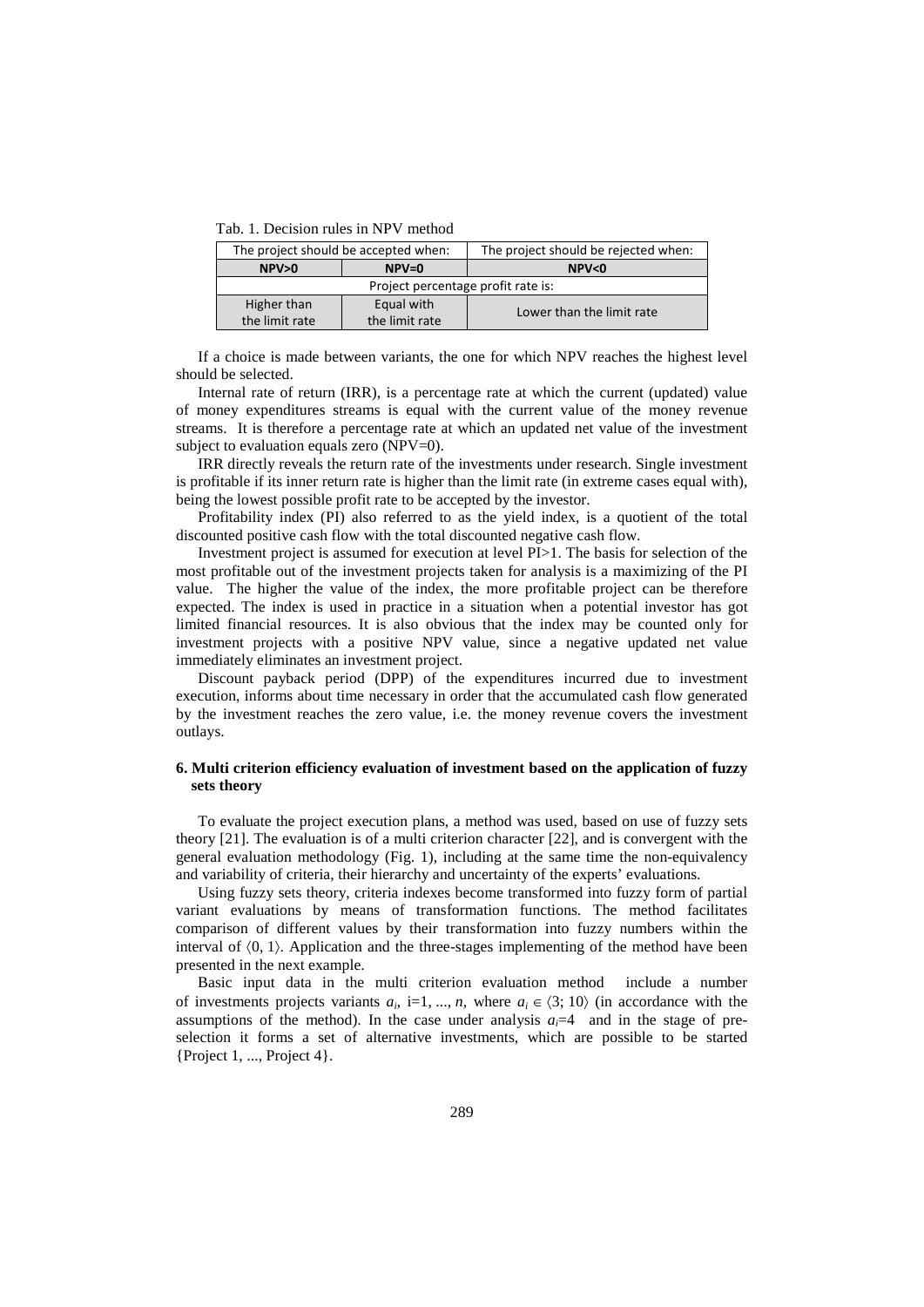

Fig. 1. General evaluation methodology (own elaboration based on [21])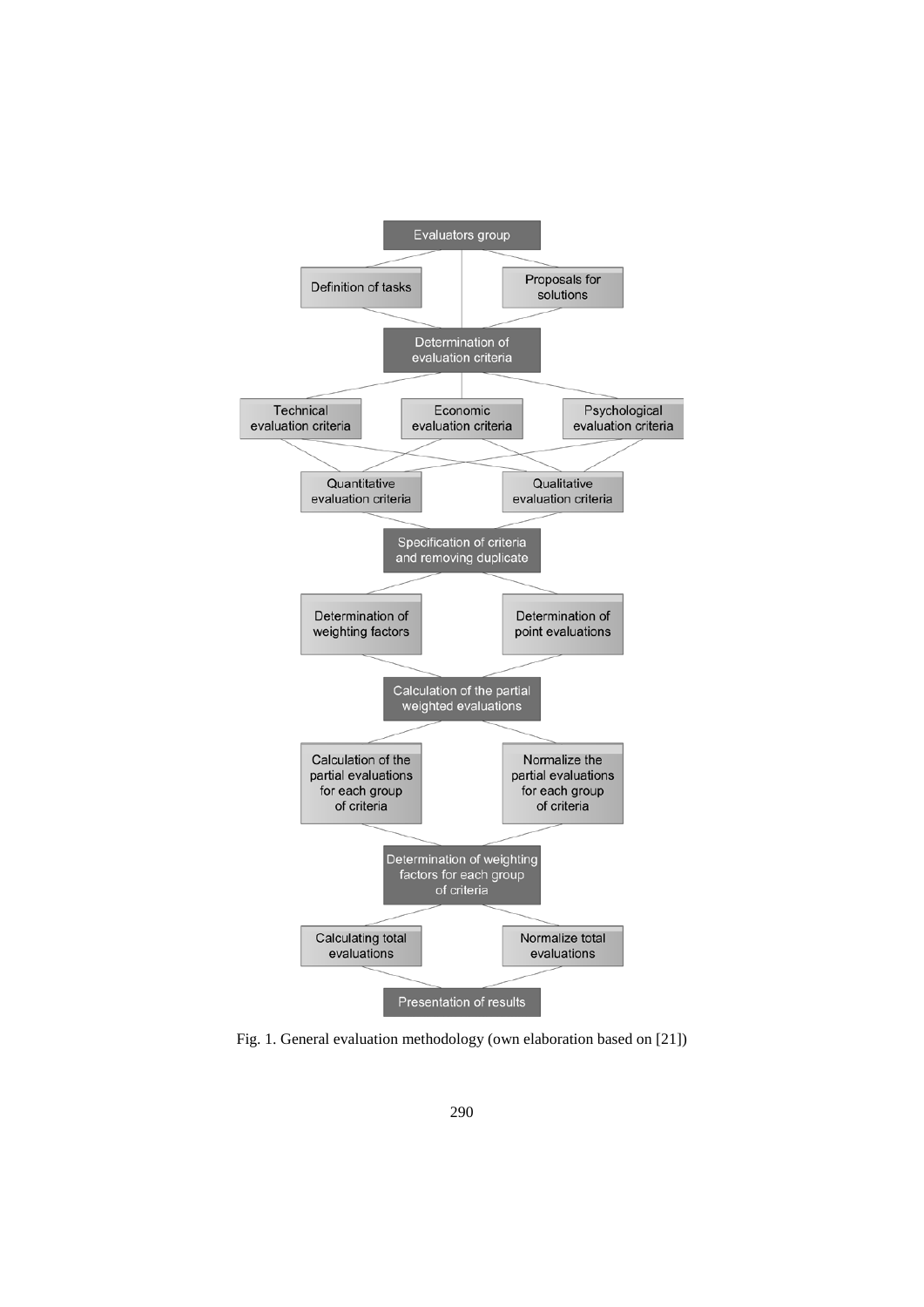Another input data include a number of criteria  $k_j$ , j=1, ..., *m* (in this case  $k_j$ =5) and their set of {K1, ..., K5}. Selection of final evaluation criteria depends on the main expert and is specified immediately at the beginning of the evaluation of possible variants of project execution plan.

The chief expert has indicated the following evaluation criteria in evaluation of investment projects efficiency (selected discount methods for typical projects, with risk):

K1: IRR – internal rate of return,

K2: NPV – net present value,

K3: PI – profitability index,

K4: DPP – discount payback period,

K5:  $R - risk$ .

List of criteria indexes for individual variants of investments planned has been included in table 2.

|                  | <b>IRR</b> | <b>NPV</b> | PI   | <b>DPP</b> |      |
|------------------|------------|------------|------|------------|------|
| Project 1        | 27,92%     | 276,8      | 1,14 | 41         | 0,25 |
| <b>Project 2</b> | 42,83%     | 435,2      | 1,45 | 48         | 0.6  |
| <b>Project 3</b> | 34,56%     | 399,6      | 1,23 | 24         | 0,3  |
| Project 4        | 38,91%     | 310,7      | 1,32 | 36         | 0,5  |

Tab. 2. Criterion indexes for the evaluated investment projects

Determining of the value of individual criteria is based on calculating of weights, of a fuzzy character. Criteria weights, in fuzzy approach, have been represented by a fuzzy set with assignment function  $w_i$ . Assignment functions formed have been represented within the interval  $(0, 1)$ , and the range has been determined as the basic space.

Qualitative criteria importance is determined by means of linguistic terms. This way of criteria importance determination requires adopting one common criterion treated as important (in the analyzed example is the risk  $- R$ ) by all experts and determining common criteria sets treated as more and less important. The importance of criteria in both sets may be expressed by the experts individually.

Determinist variant evaluations have been determined in various dimensions depending on the criterion and assumed value scale. The evaluations values have been transformed by means of typical transformation functions according to function no. 1 (also possible to use functions no. 4 and no. 5) for criteria IRR, NPV, PI, and function no. 2 (possible function no. 3 and no. 6) for criteria DPP, R into the interval  $\langle 0, 1 \rangle$  (Fig. 2).



Fig. 2. Transformation functions for project variants evaluations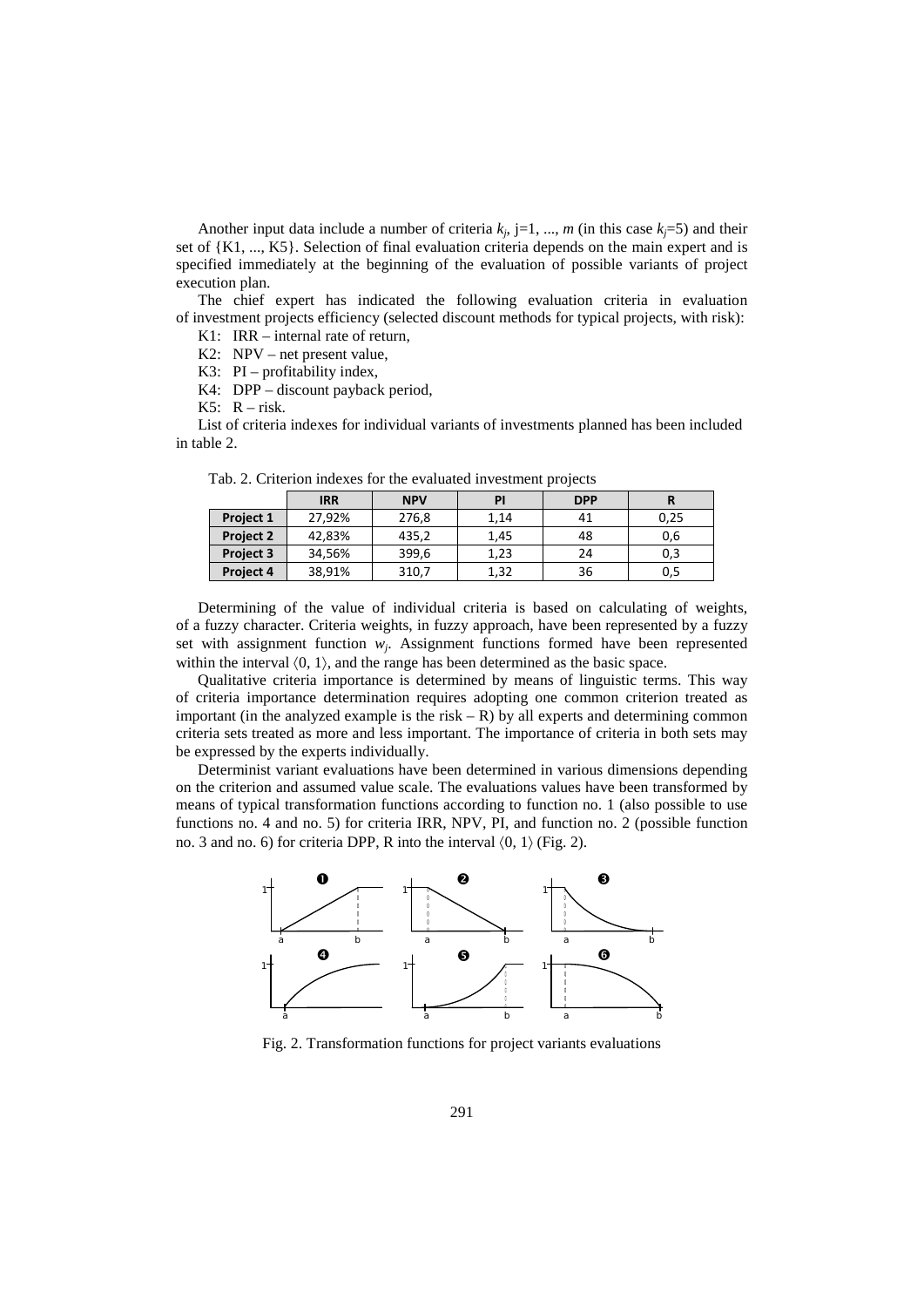The evaluation of variants for the criteria K1, K2, K3 (IRR, NPV, PI) has been modeled transformation function no. 1, according to the following ranges:

 $(-\infty, a)$  – unacceptable internal rate of return/net present value/profitability index,

 $(a,b)$  – allowable internal rate of return/net present value/profitability index,

〈b,+∞〉 – optimal internal rate of return/net present value/profitability index.

The function no. 2 transforms the value of evaluation due to the criteria K4, K5 (DPP, R) adopted the following form:

 $\langle 0, a \rangle$  – optimal discount payback period/risk,

(a,b) – allowable discount payback period/risk,

〈b,+∞) – unacceptable discount payback period/risk.

Table no. 3 presents a list of criteria with weights assigned to them, in a form of linguistic evaluation for each of three experts, and partial evaluations of the variants, in form of triangular assignment functions.

Tab. 3. Criteria weights evaluation and partial variants evaluations

| as triangular assignment functions                    |
|-------------------------------------------------------|
|                                                       |
|                                                       |
| Criterion TRR                                         |
| V <sub>1</sub> :<br>0.000000.0000000000<br>T.2        |
| T.1<br>$V$ 2:<br>0.31270.80001.0000                   |
| V <sub>3</sub> :<br>0.1605 0.2178 0.4800<br>T.1       |
| $V_4$ :<br>$0.2592$ $0.6400$ $0.6800$<br>T.1          |
|                                                       |
| Criterion NPV                                         |
| V <sub>1</sub> :<br>T.2<br>0.000000.000000000400      |
| $V$ 2:<br>T.1<br>0.3486 0.6400 1.0000                 |
| T.1<br>V <sub>3</sub> :<br>0.3103 0.5184 0.8667       |
| 0.1331 0.1600 0.3333<br>$V_4$ :<br>T.1                |
|                                                       |
| Criterion PT                                          |
| V <sub>1</sub> :<br>0.000000.14260.4000<br>T.1        |
| $V$ 2:<br>T.1<br>0.3193 0.7000 1.0000                 |
| V <sub>3</sub> :<br>T.1<br>$0.1111$ $0.2061$ $0.5000$ |
| 0.2649 0.4444 0.6000<br>T.1<br>$V$ 4:                 |
|                                                       |
| Criterion DPP                                         |
| T.3<br>V <sub>1</sub> :<br>$0.9143$ 1.0000 1.0000     |
| T.1<br>$V$ 2:<br>$0.0571$ $0.1211$ $0.5353$           |
| V <sub>3</sub> :<br>T.1<br>0.7429 0.8825 0.9648       |
| $V_4$ :<br>0.4000 0.6836 0.6873<br>T.1                |
|                                                       |
| Criterion R                                           |
| V <sub>1</sub> :<br>0.9000 0.9722 1.0000<br>T.1       |
| T.1<br>$V$ 2:<br>$0.0000$ $0.2000$ $0.5580$           |
| V <sub>3</sub> :<br>T.1<br>0.8000 0.8889 0.9200       |
| 0.000000.400000.6592<br>$V_4$ :<br>T.1                |
|                                                       |

In order to obtain total fuzzy evaluation of the variant  $Z_i$ , the partial evaluations of variants  $B_{im}$ , and the  $w_m$  criteria weights coefficients are subject to aggregation:

$$
Z_i = F(B_{i1}, B_{i2},..., B_{im}, w_1, w_2, ..., w_m), \quad i=1, ..., n; \quad j=1, ..., m; \tag{1}
$$

where:  $Z_i$  – fuzzy set determined at interval  $(0, 1)$ ,

*F* – aggregation function, in particular cases linear function,

- *n –* number of variants of the investments planned,
- *m –* number of criteria assumed for the evaluation of individual variants.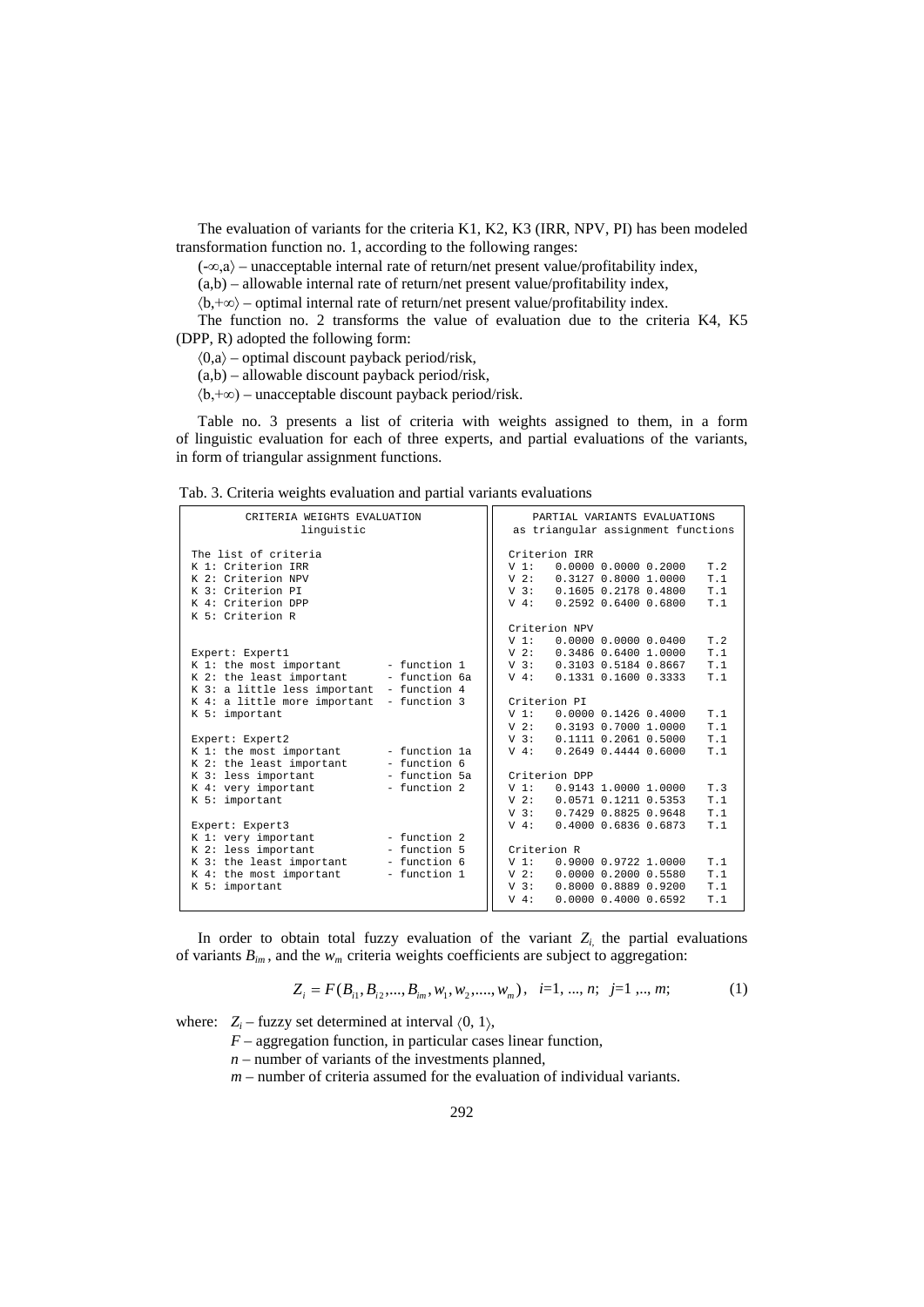Interpretation of results obtained in the aggregation process is related with the analysis of assignment function values modelling the total evaluation of individual investment project variants. Every set  $Z_i$ ,  $i=1, ..., n$  is transformed for interval  $\langle 0, 1 \rangle$ , but value  $Z_i(z)$ determines the degree to which the value is in agreement with the *i*-th variant evaluation treated as the most preferable.

Evaluations of variants of the investments planned in form of assignment functions, for the example analysed in the article, have been presented in figure 3.



Fig. 3. Investment project variants evaluations in form of assignment functions

To formally determine the preference degree of individual variants it is necessary to order all fuzzy sets  $Z_1, Z_2, ..., Z_n$ , where e.g.  $Z_i \prec Z_j$  means, that *j*-th variant is preferred from *i*-th variant.

 $P_i$  investment project final evaluations obtained after transformation of fuzzy values to real numbers space  $g: Z_i \to R$  by means of transformation (2), have been presented in table 4.

$$
Z_i \to P_i = \frac{\int_0^1 z \cdot Z_i(z) dz}{\int_0^1 Z_i(z) dz}
$$
 (2)

where: *i*-th variant is preferred with regard to the *j*-th if the condition  $P_i > P_j$ , and  $P_i$ ,  $P_j \in \langle 0, 1 \rangle$  occurs.

|           | <b>Evaluation</b> | <b>Normalized evaluation</b> |
|-----------|-------------------|------------------------------|
| Project 1 | 0,6307            | 0.9647                       |
| Project 2 | 0.4761            | 0.7282                       |
| Project 3 | 0.6537            | 1.0000                       |
| Project 4 | 0.5713            | 0.8739                       |

Tab. 4. Investment project final evaluations obtained for the analysed example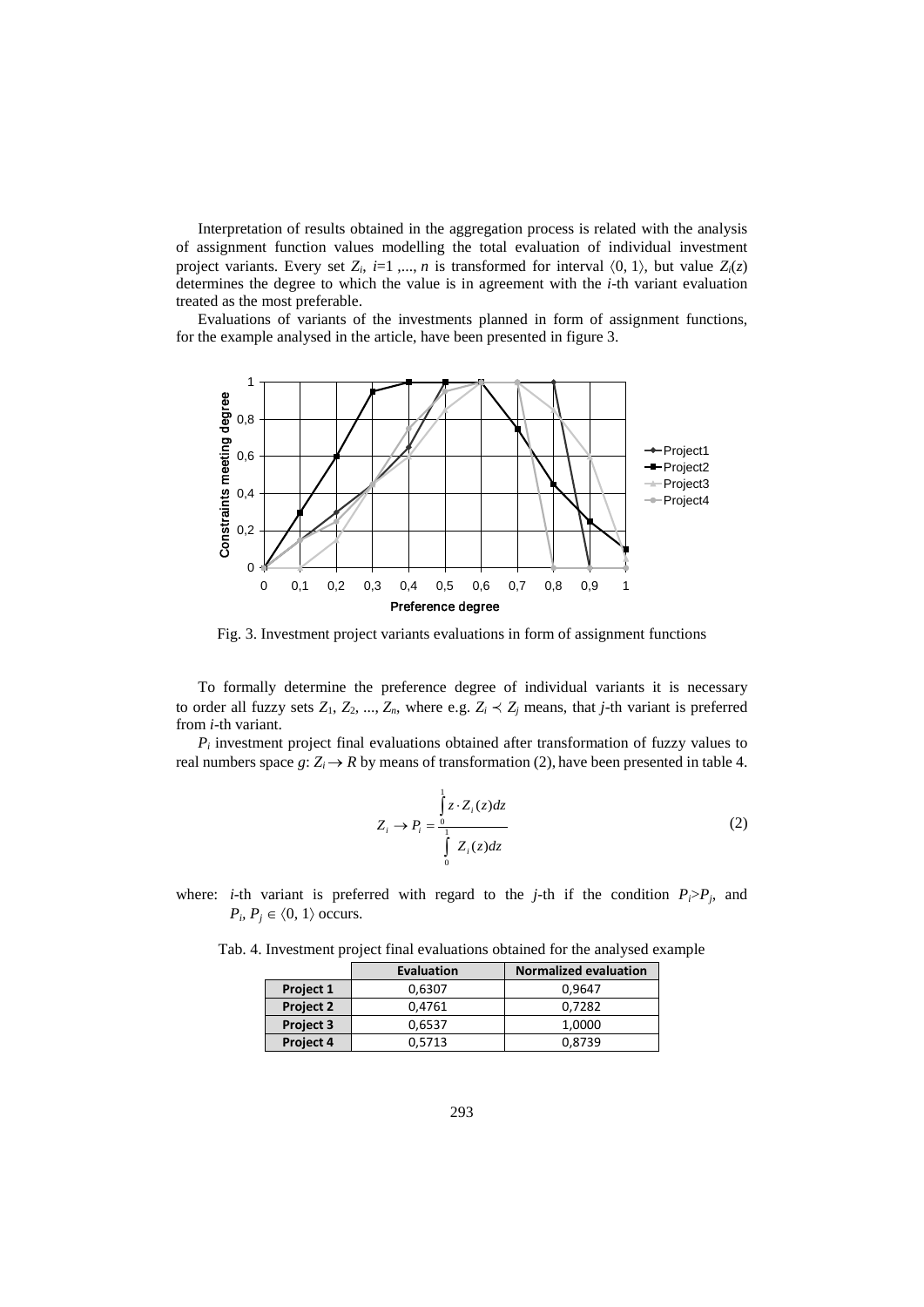The method described included also measures of relations between variants, which gives a possibility to preserve information on the existing structure between individual evaluations. Parameters representing relations between variants are:

relation  $\beta_{ij}$  degree, also called sets  $Z_i$ ,  $Z_j$  interaction index – reflects the sets overlapping:

$$
\beta_{ij} = \int_{0}^{1} (Z_i \cap Z_j)(z) dz = \int_{0}^{1} \min[Z_i(z), Z_j(z)] dz ;
$$
\n(3)

 $Z_i$ ,  $Z_j$  fuzzy sets  $\Psi_{ij}$  evaluations identity degree – depends proportionally from their respective  $\beta_{ij}$  interaction index, which means, that with the relation degree increase, the identity degree of evaluations expressed by them (Fig. 4) also increases, which works the opposite way round as well.



Fig. 4. Investment project variants Project 2 and Project 3 evaluations as assignment functions, with indicated interaction index  $\beta_{2,3}$  of fuzzy sets  $Z_2$ ,  $Z_3$ 

Sets  $Z_1, Z_2, ..., Z_n$  obtained as a result of aggregation may be characterized by an excessive, unnecessary in the aspect of interpretation fuzziness, especially for the function values  $Z_i(z)$  close to zero. Constraint of the undesirable fuzziness impact, disturbing assignment functions analysis results, may be obtained by adopting an appropriate precision index; the functions shall not be interpreted below the index.

Investment project variants final evaluations in the example was obtained taking into account information precision index  $(a = 0.544)$ .

Project 3 obtained the best final evaluation in the example under analysis. The project has been, as a consequence, accepted as a proper one, for starting the investment planned.

#### **7. Concluding remarks**

The estimation of values of investment parameters is undoubtedly crucial to the success of the feasibility study. As a result, the study must be detailed enough to allow major risk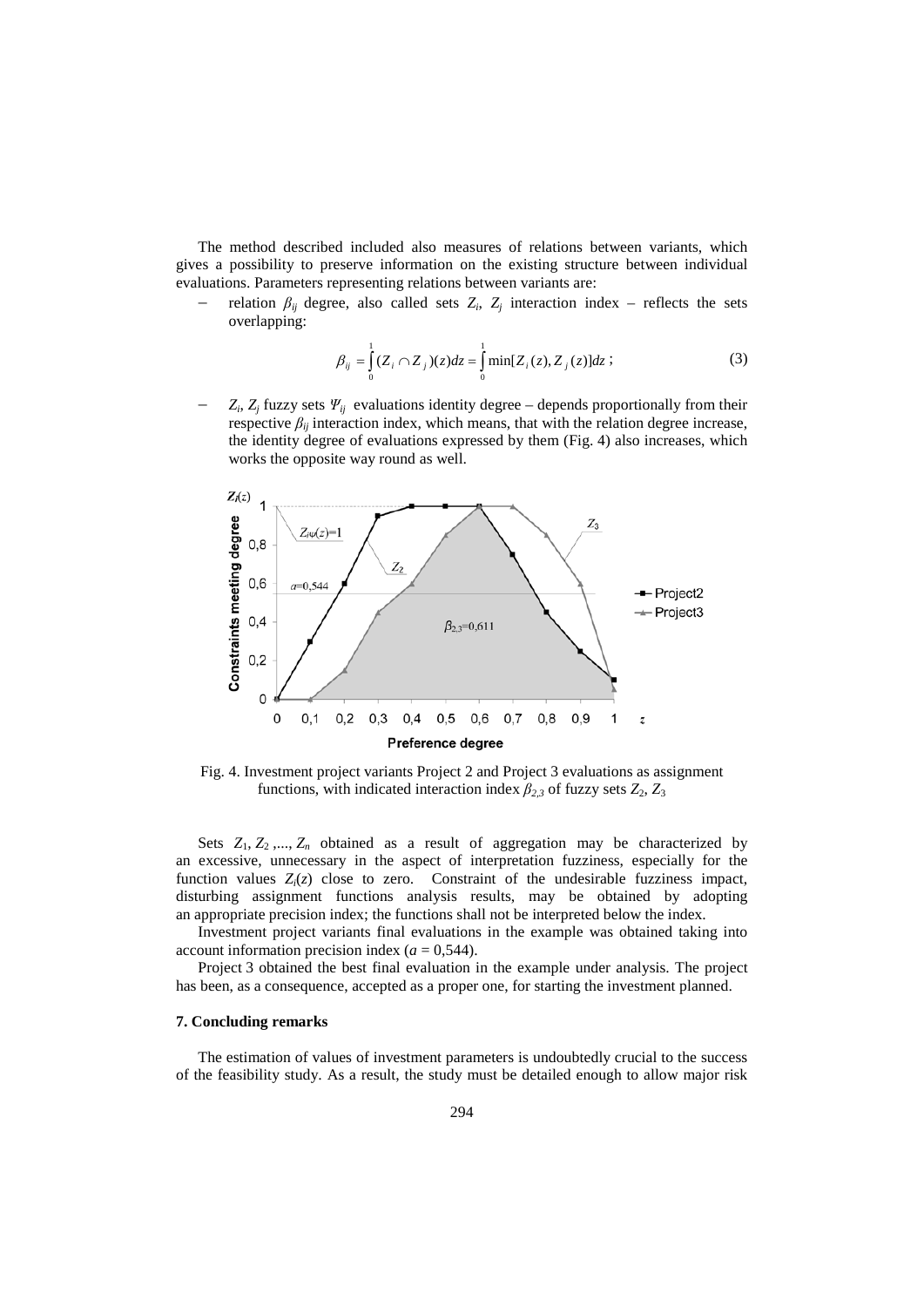factors to be identified and critically assessed. It is not uncommon for organizations to commit considerable financial and human resources towards project appraisal. For example, the EuroTunnel project promoters spent approximately \$1 million US dollars on the feasibility study before the tender was even won [23].

Traditionally, the net present value, internal rate of return and payback period investment appraisal techniques have formed the major component of feasibility studies. These three techniques are based upon the time-cost-of-money principle and use slightly varied procedures to forecast the expected monetary returns on an investment. The reliability of their output depends upon the accuracy of the deterministic cash flow values (benefits and costs), and their timing, as estimated by the organization. A fundamental limitation of this assumption is that the various investment parameters cannot be practically assumed with a higher degree of certainty. The value of each parameter is affected by a myriad of risks and uncertainties which are often difficult to quantify. An element of uncertainty lies with each prediction which, alone or in combination, may have a significant impact on the outcome of the economic analysis. Uncertainty, emanating from the project itself or external factors, will always be present and needs to be accurately captured in the decision-making process [24].

Evaluation of investments projects is a task of particularly complex character. The main sources of the problem complexity include among others: acting in conditions of uncertainty, multi criterion and multi level decision making.

The method of multi criterion evaluation presented in the paper, based on use of the fuzzy sets theory, applied in the evaluation of investment projects efficiency in the conditions of uncertainty, constitutes a universal method. It provides support for decision makers in making decisions in various domains, practically in all cases in which evaluation criteria set is possible to be determined. It moreover includes non-equivalency and variability of criteria, their hierarchy and uncertainty of the experts evaluations, while efficient and relatively simple in implementing at actual decision problems.

## **References**

- 1. Moselhi O., Deb B.: Project selection considering risk. Construction Management and Economics, 11, 1993, pp. 45-52.
- 2. Skrzypek J.: Ocena opłacalności inwestycji. Materiały szkoleniowe. Kraków, 2005.
- 3. Guseva M. V., Demidova L. A.: Multicriterial classification of investment projects using fuzzy inference systems and multisets. Automatic Documentation and Mathematical Linguistics, Vol. 41, No. 1, 2007, pp. 23-27.
- 4. Pisz I., Mach Ł.: Wielokryterialna ocena opłacalności inwestycji [w:] Programowanie rozwoju regionu. Instrumentarium rozwoju. Ład społeczny. Pod redakcją naukową Krzysztofa Malika. Wydawnictwo Instytutu Śląskiego, Opole, 2007, pp. 115-126.
- 5. Adamczyk J.: Efektywność przedsiębiorstw sprywatyzowanych. AE, Kraków, 1995, pp. 33-36.
- 6. Laha D., Mandal P. (eds.): Handbook of computational intelligence in manufacturing and production management. IGI Global, New York, 2008.
- 7. Sawicka H., Żak J.: Total Logistic Management. 3, 2010, pp. 65-77.
- 8. Liesiö J., Mild P., & Capros P.: Preference programming for robust portfolio modeling and project selection. European Journal of Operational Research, 181, 2007, pp. 1488-1505.